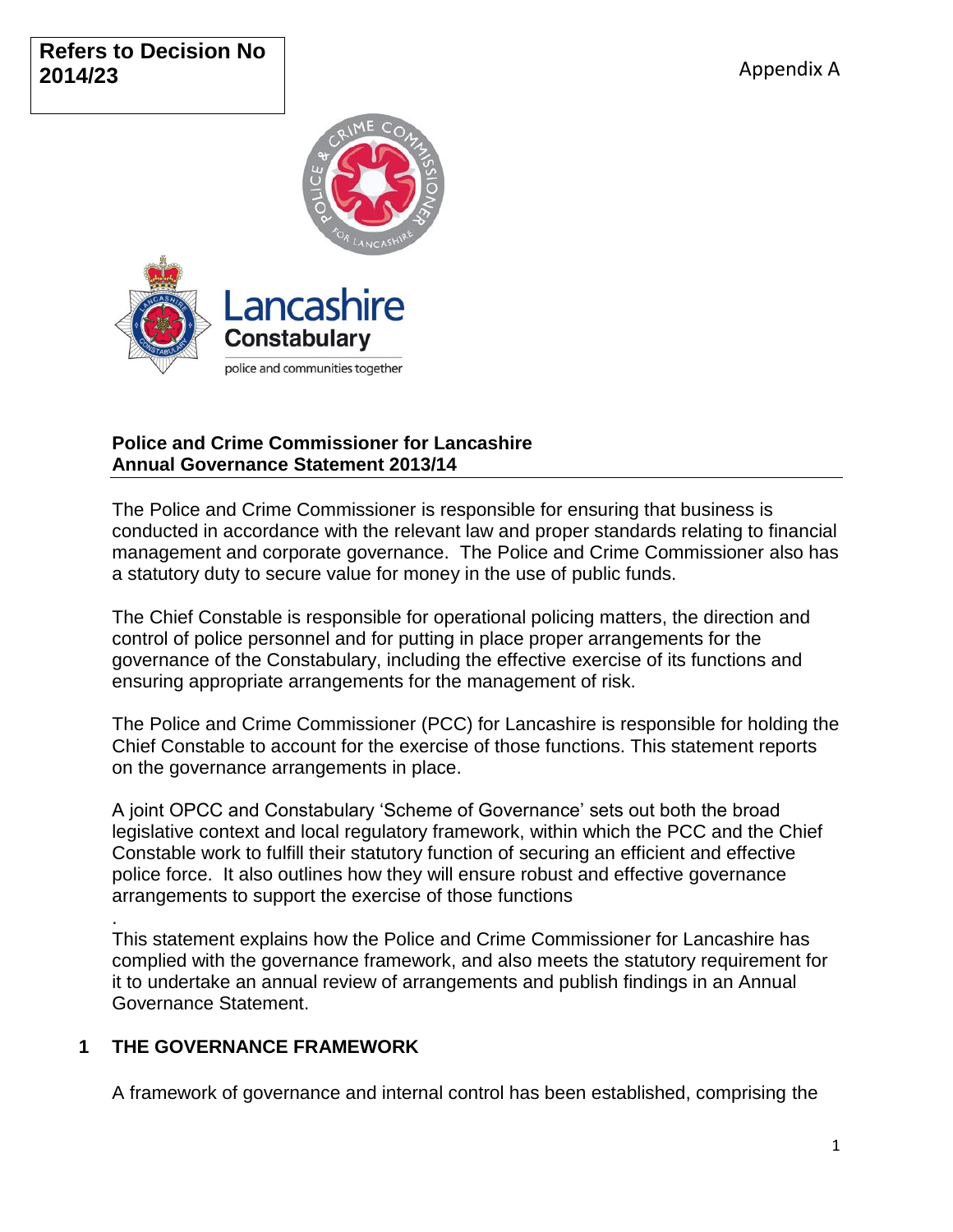systems and processes, culture and values by which the Office of the Police and Crime Commissioner are directed and controlled in order to discharge the two primary statutory duties:

- to secure an effective and efficient local police service; and
- to hold the Chief Constable to account for the exercise of his functions and those of officers and staff under his direction and control.

The system of internal control is a significant part of that framework and is based on an on-going process designed to identify and prioritise the risks to the achievement of the Commissioner and Constabulary's policies, aims and objectives, to evaluate the likelihood of those risks being realised and the impact should they be realised, and to manage them efficiently, effectively and economically.

The Chartered Institute for Public Finance and Accountancy (CIPFA) has identified the principles of good governance for public services and those specifically relating to policing services are;

- Focussing on the purpose of the PCC and the Force and on outcomes for the community, and creating and implementing a vision for the local area.
- Leaders, officers and partners working together to achieve a common purpose with clearly defined functions and roles.
- Promoting the values of the PCC and the Force and demonstrating the vales of good governance by upholding high standards of conduct and behaviour
- Taking informed and transparent decisions which are subject to effective scrutiny and managing risk.
- Developing the capacity and the capability of the workforce to be effective in their roles.
- Engaging with community, partners and stakeholders to ensure robust public accountability.

## **2 OVERALL ASSURANCE SUMMARY**

No system of internal control can provide absolute assurance against material misstatement or loss.

However, on the basis of the review of the sources of assurance set out in this Statement, we are satisfied that the Office of the Police and Crime Commissioner has in place satisfactory systems of corporate governance and internal control which facilitate the effective exercise of their functions and which include arrangements for the effective management of risk.

## **3 THE GOVERNANCE FRAMEWORK**

### **3.1 Focusing on the purpose of the PCC and on outcomes for local people, and**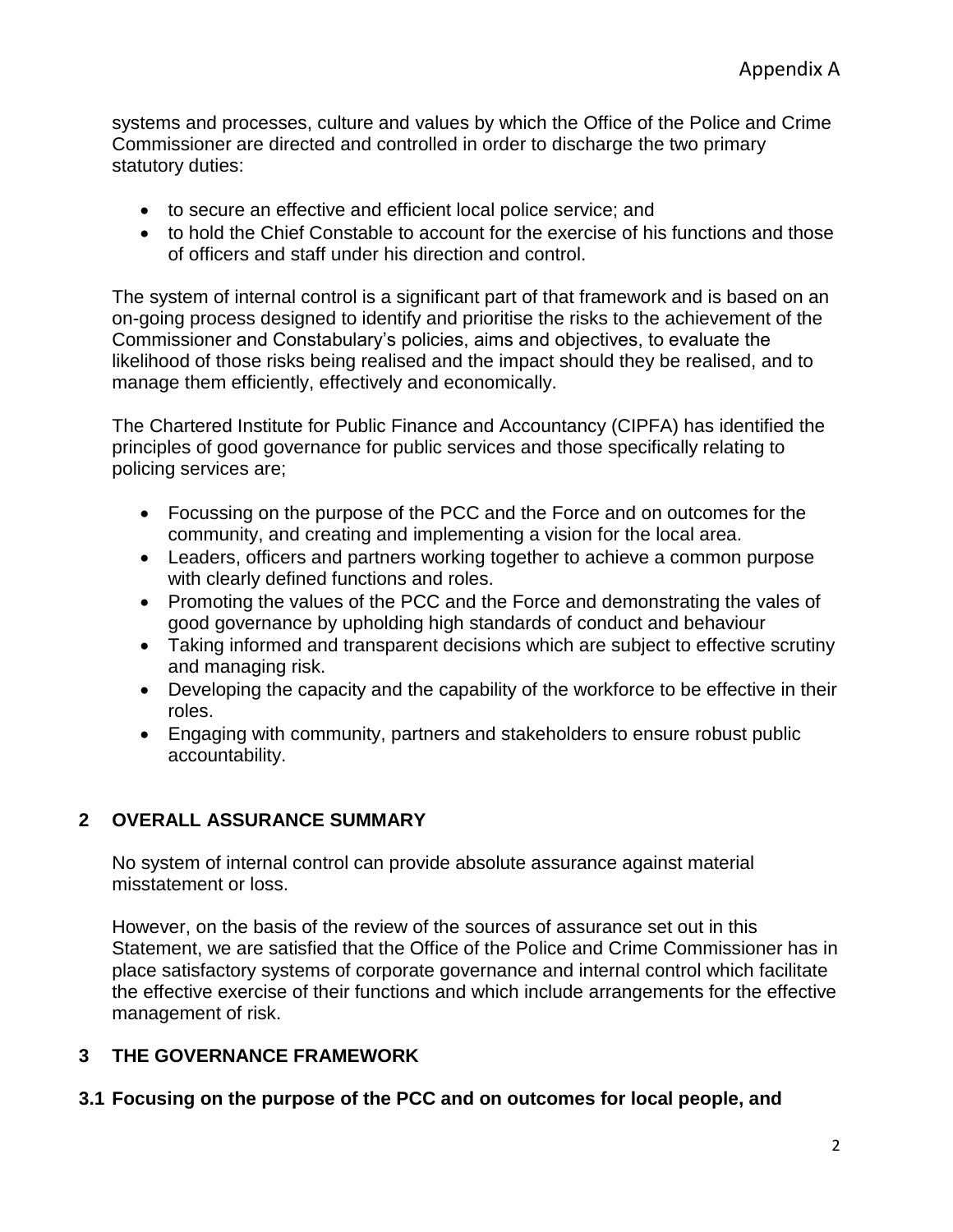### **creating a vision for the local area.**

The Commissioner finalised the Police and Crime Plan at the end of March 2013 having consulted extensively with the Chief Constable. The Police and Crime Plan has therefore been in place for the financial year 2013/14 and is reviewed and updated annually, with outturn performance scrutinised at the end of each year.

The Police and Crime plan incorporates a number of action plans and processes to support the delivery of the priorities set out within it, including:

- Delivery and business plans to monitor the implementation of the Commissioner's priorities
- Decision making process this is in place
- Forward Plan of key decisions
- Commissioning Framework

The OPCC team works closely with the Constabulary in taking forward key areas of business and the Commissioner has monthly Strategic Planning Meetings both internally with senior members of the OPCC and jointly with Constabulary Chief Officers.

The Commissioner's website provides contact details so that members of the public are able to get in touch, raise issues or concerns direct with him. A "case management" team has been developed to respond to contact by members of the public and help the PCC focus on the outcomes for local people.

Delivering value for money is a strategic priority for the Commissioner and the financial context in which the PCC and the Constabulary operate makes achieving value for money and delivering the necessary savings a critical objective.

The budget and medium term financial forecast (MTFF) are set by the PCC, with regular updates around budget monitoring and progress provided throughout the year. The Statement of Accounts will be approved by the PCC and Chief Constable in September 2014.

### **3.2 Working together to achieve a common purpose with clearly defined functions and roles.**

The governance arrangements for the OPCC have been developed in line with recommendations and requirements of the Police Reform and Social Responsibility (PRSRA) Act 2011, statutory Policing Protocol, CIPFA and the Home Office. The governance arrangements comply with the Financial Management Code of Practice (FMCP), and other existing guidance on financial and governance matters which continue to apply. An interim scheme of governance, financial regulations and contract regulations were developed in accordance with the FMCP to enable effective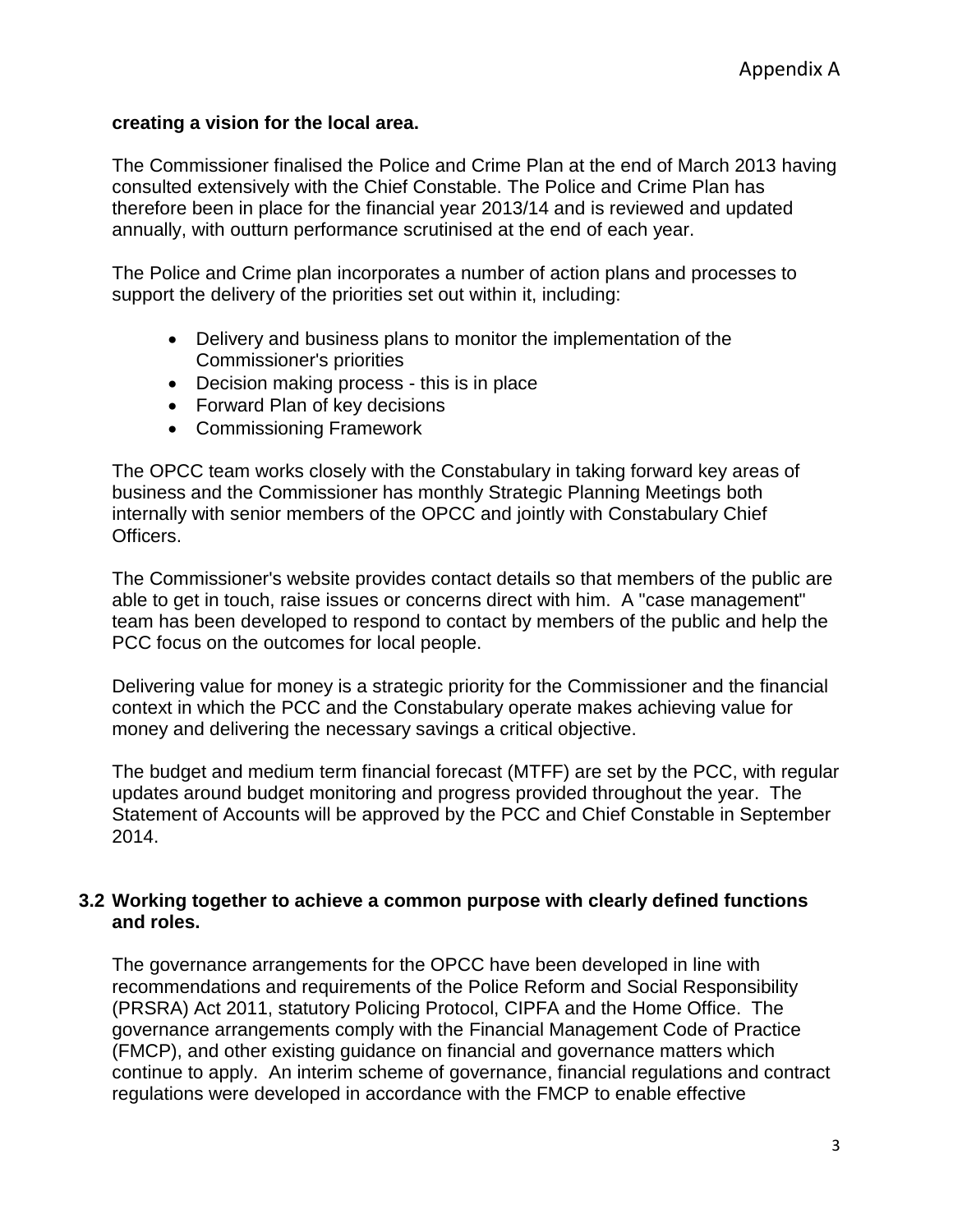accountability and to govern the relationship between the OPCC and Lancashire Constabulary. This framework was developed by a cross cutting group comprising representatives from the former police Authority, Constabulary, audit committee and internal audit and was agreed by the Commissioner on 22 November 2012.

There is a decision making framework which ensures that all OPCC decisions are published and available for public scrutiny, and that before any decisions are made appropriate financial, legal and HR advice is obtained. This approach ensures that all of the PCC's decisions are fully assessed for any implications and that the PCC is made aware of these before a decision is made.

It was agreed at the outset that review of the interim governance arrangements would be carried out by the end of the financial year to ensure that any amendments cold be reflected and implemented for the new financial year. The OPCC and Constabulary reviewed the interim governance framework in March 2013 and found the new arrangements were fit for purpose. Some minor amendments have been proposed and will be reflected in the final set of governance documents. A further review of the scheme was conducted in early 2014 to reflect the impact of the Stage 2 transfer on the organisation, the revised scheme of Governance will therefore be in place for 2014/15.

In accordance with the requirements of the Financial Management Code of Practice, a joint combined interim Audit Committee has been established. It has agreed terms of reference and quarterly meetings and held in public with papers published on the OPCC's website.

The Commissioner has appointed a Deputy and three Assistant Commissioners who have specific portfolios to support the Commissioner in fulfilling his role.

#### **3.3 Promoting the values for the PCC and Force and demonstrating the values of good governance through upholding high standards of conduct and behavior.**

Police Officers, Police Staff and the Office of the Police and Crime Commissioner's Officers are all subject to policies and procedures covering discipline, grievance and standards of conduct.

The Commissioner and the Constabulary have arrangements in place to address fraud and corruption and also have procedures in place to enable staff to report any issues of concern in confidence.

The Commissioner and the Constabulary have taken early steps to prepare for the introduction of the new Code of Ethics for policing through the creation of an Integrity and Standards Board at the constabulary, reporting to an Ethics Committee which will oversee the embedding of a culture of fairness, integrity and respect within the constabulary. The PCC is represented on this committee.

The Audit and Standards Committee had responsibility for considering allegations of Police Authority Member misconduct. The Standards regime was abolished under the Decentralisation and Localism Bill.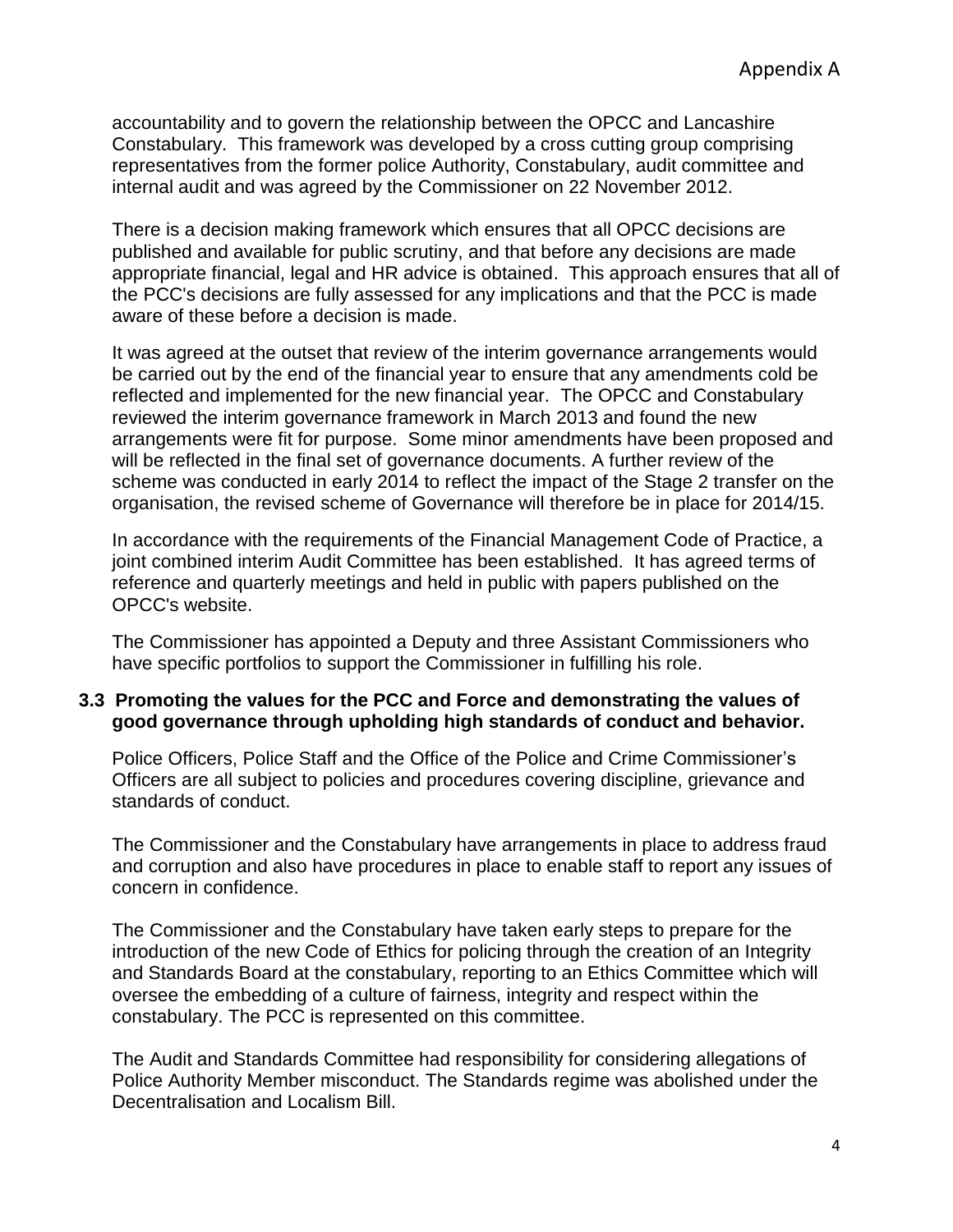The Police and Crime Commissioner has clearly outlined who was responsible for the discharge of the responsibilities of the Office of the PCC within its Constitutional and Procedural Standing Orders, Scheme of Delegation, Contractual Standing Orders, Financial Regulations and formal constitution.

The Chief Executive is the appointed Monitoring Officer for the Office of the PCC. This role has a statutory duty to highlight any proposals, decisions or omissions by the OPCC which constitute, have given rise to, or are likely to give rise to, either a breach of the law, a breach of a statutory code, or which constitute maladministration or injustice.

The PCC'S Chief Finance Officer is the OPCC's professional advisor on financial matters.

The PCC and Deputy PCC have signed up to a Code of Conduct which incorporates the 7 Nolan principles relating to Public Life. A Code of Conduct has also been agreed for the staff in the OPCC setting out what is expected from them in terms of their conduct.

Standards of professional behaviour are reinforced at every opportunity, including recruitment, induction and in meetings between officer / line manager. Robust vetting procedures are in place for all staff in the OPCC.

The Joint Audit Committee has been updated on the activity in relation to external inspections, including HMIC Integrity review and action has been taken to reflect the new Code of Ethics for Policing in the reports provided to the audit committee.

### **3.4 Taking Informed and transparent decisions which are subject to effective scrutiny and managing risk.**

On 22 November 2012, the PCC approved and adopted a governance framework. This was reviewed in March 2013 and compliance with the OPCC governance framework will continue to be reviewed annually to ensure it remains fit for purpose.

On 30 November 2012, the PCC and Chief Constable formally approved arrangements for an interim Combined Audit Committee responsible for enhancing public trust and confidence in the governance of the OPCC and Lancashire Constabulary. It also assists the PCC in discharging statutory responsibilities in holding the Constabulary to account.

Permanent members have now been appointed to the Joint Audit Committee that will continue to provide assurance to the public that appropriate governance arrangements are in place for the PCC and the Constabulary.

At the start of each financial year, the PCC and the Constabulary agree a programme of internal and external audit work, which is reported back through the Audit Committee. It assists the PCC in discharging his statutory responsibility for holding the Chief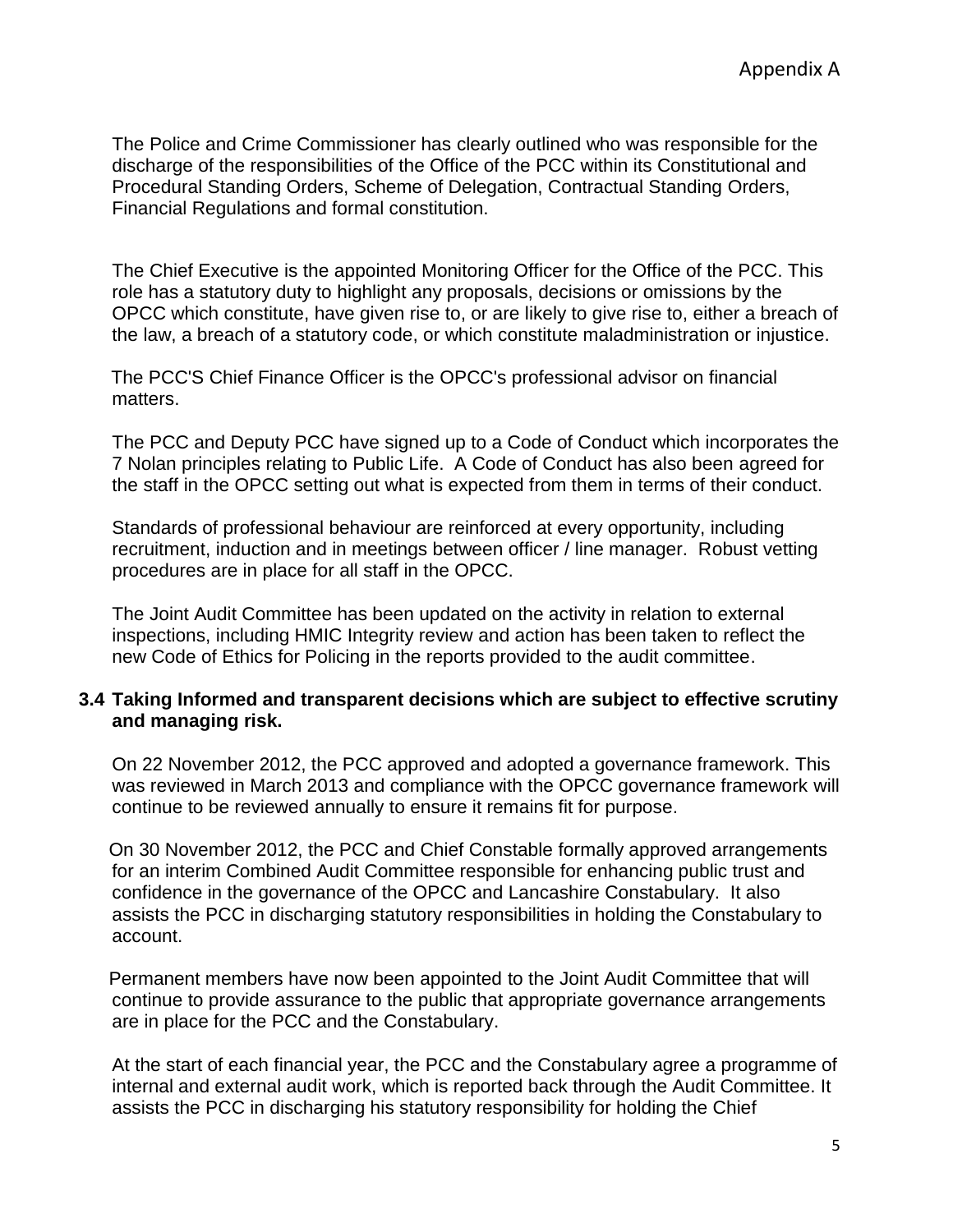Constable to account. Minutes of the Audit Committee are published on the OPCC website.

The OPCC decision making process requires oversight by both of the statutory officers, ie the Monitoring Officer and Chief Finance Officer. All decisions made are formally recorded and made available on the PCC's website for public information and scrutiny.

The Police and Crime Panel for Lancashire comprising local authority and other local representatives, maintains a supportive check and balance on the Commissioner's decisions and activity through the year. Part of the role of the Police and crime panel is to approve the Commissioners precept proposals and also the Police and crime Plan. The commissioner's statutory requirements in relation to the Police and crime Panel were met in full for 2012/13.

The PCC has established a risk management policy and procedures, which cover not only strategic business risks but also significant organisational and operational risks. Strategic level risks are routinely monitored and reviewed through the corporate decision making process. Controlled risks are documented on a dedicated risk register to ensure appropriate and proportionate monitoring whilst maintaining focus on key issues. The PCC considers risk management in discharging all core functions. The PCC's strategic risk register and scrutiny log are live documents that are routinely considered at all key meetings.

## **3.5 Developing the capacity and capability of all to be effective in their roles.**

The OPCC holds fortnightly Planning Meetings for the Commissioner's senior team where there is opportunity to provide briefings on current issues; and a series of briefings and visits to partners is undertaken on a regular basis.

The PCC undertakes specific training as required for the emerging challenges of this new role and also benefits from forum meetings with other PCC's, membership of APCC and input to senior OPCC officers from APACE and PACCTS.

The Commissioner Team and Officers have defined roles and areas of responsibility which are regularly reviewed at one to one sessions with the Chief Executive and Commissioner and through the Senior Management Team meetings.

The two statutory officers, namely the Chief Executive and PCC's Chief Finance Officer are required to undertake continuing professional development in order to sustain professional qualifications. Officers regularly attend conferences and seminars upon issues of relevance to the delivery of policing and governance.

Training opportunities are identified throughout the year by both the Chief Officers and staff within the OPCC.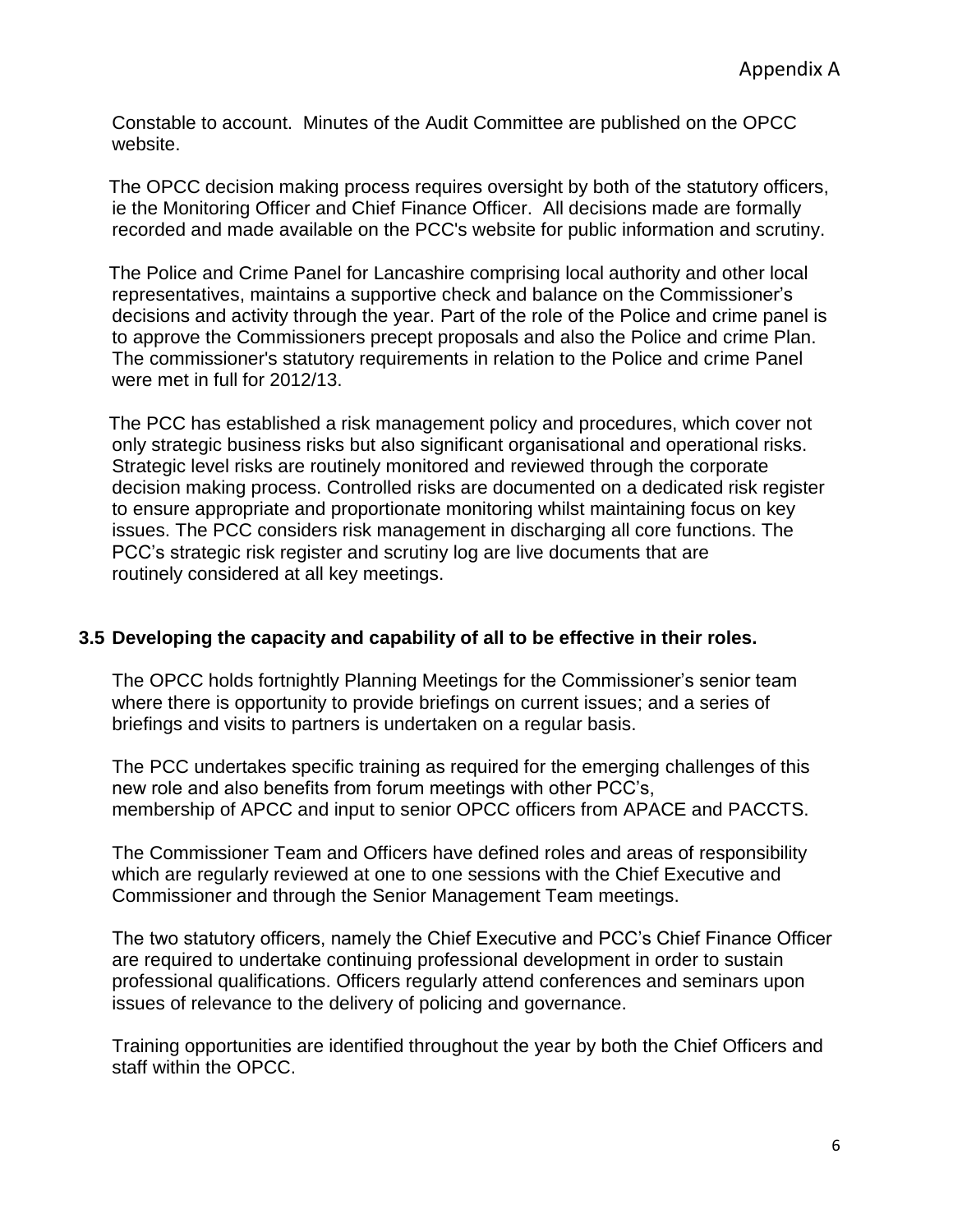Regular staff meetings are held that provide an opportunity for staff to update and enhance their knowledge of key developments on an on-going basis.

All new staff are inducted into the work of the PCC and receive guidance appropriate to the roles to be performed.

### **3.6 Engaging with local people and other stakeholders to ensure robust public accountability.**

The OPCC engages with a range of stakeholders, including both statutory and nonstatutory organisations, through the Partnerships Officer and Senior Strategic Advisor's attendance at Community Safety Partnerships (CSPs) and Youth Justice Management Boards and members of the Commissioners Team attendance at a range of partnership boards including the Lancashire Criminal Justice Board, Lancashire Community Safety Strategy Group and Health and Wellbeing Boards. Attendance at these partnerships has been by agreement with stakeholders and has been welcomed with the OPCC providing reports on a regular basis.

Where the OPCC has entered into joint commissioning or funding agreements with Stakeholders the OPCC is represented on management and/or strategic governance boards related to the initiatives or schemes being supported, if this is not covered by stakeholder partnerships already attended.

The PCC uses a series of digital and social media channels to keep residents, visitors and local businesses informed about what the PCC is doing in terms of news, events, promotions, consultations, engagement activity and job opportunities.

The PCC's website is used as a front counter of information showcasing all decisions made by the PCC and progress against the Police and Crime Plan. The use of the corporate website and social media will continue to be used to engage with and provide greater access to information for the community.

The public are provided with a variety of opportunities to comment on decisions and policing services including: telephone and on-line consultation; specific research with communities that cut across geographical areas (e.g. people with different faiths, people of black and minority ethnic origin, older people, people with disabilities, young people and vulnerable adults); engagement with elected members to inform understanding of residents issues; door to door canvassing and local surgeries, which helps to build up knowledge of local community issues and the PCC also meets regularly with residents in their communities so he can bring their views into the decision making process.

The PCC provides opportunities for the public to influence decisions and provide feedback on decisions, services and policies and provides the chance to be involved in the commissioning of services.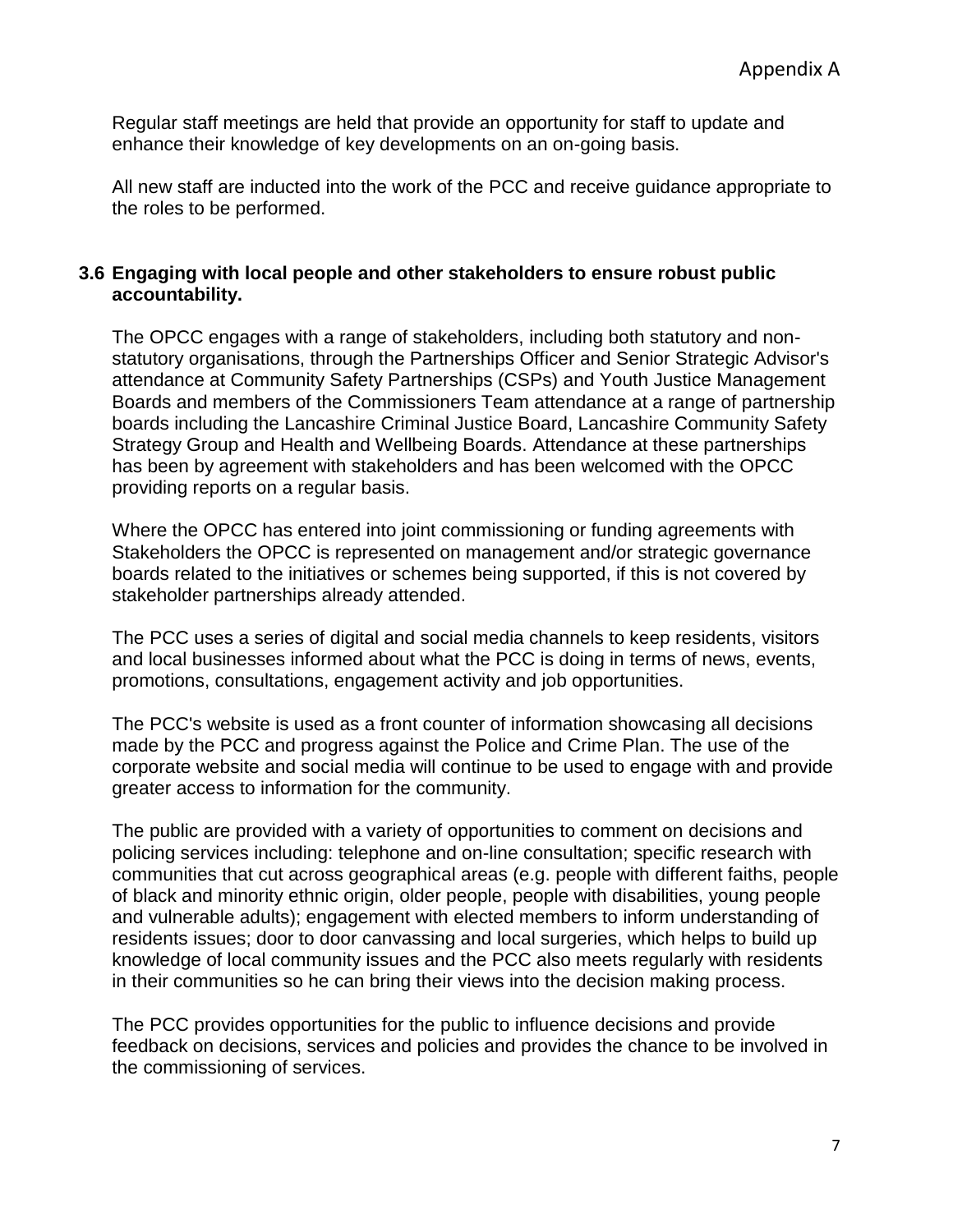## **4 REVIEW OF EFFECTIVENESS**

The OPCC has responsibility for conducting, at least annually, a review of the effectiveness of the governance framework, including the system of internal audit and the systems of internal control. The review has been conducted by the Chief Officer team and takes account of comments from both internal and external audit and inspectorate reports.

The review involves gathering examples of effective controls, mitigation of risks and the overall efficiency and effectiveness of the organisation. The evidence gathered is documented in a separate record which is used to support the certificates of assurance signed by each of the chief officer team.

The roles and processes applied in maintaining and reviewing the effectiveness of the governance framework are outlined below:

### **OPCC**

The OPCC has overall responsibility for the discharge of all the powers and duties placed on it and has a statutory duty to 'maintain an efficient and effective police force'. The review and maintenance of the governance framework is undertaken by the joint OPCC / Constabulary Audit Committee that will discuss the majority of governance issues, referring reports to the PCC when it is felt necessary.

### **Lancashire Constabulary**

The Chief Constable has responsibility for conducting a review of the effectiveness of the governance framework within the Constabulary at least on an annual basis. This review is informed by the work of the Chief Finance Officers, Head of Internal Audit, and the Risk and Assurance Managers within the Constabulary who have responsibility for the development and maintenance of the governance environment. In preparing the Annual Governance Statement for 2013 /14 the officers of the OPCC have placed reliance on this review and the Constabulary's resulting Annual Governance Statement.

### **Joint Combined Audit Committee**

The joint Combined Audit Committee receives regular reports on governance issues, including the review of the Annual Governance Statement for inclusion in the Annual Statement of Accounts and update reports on progress made in addressing any significant governance issues included in it.

### **Head of Internal Audit**

Internal audit provides an independent and objective opinion to the OPCC on the control environment by evaluating its effectiveness in achieving the organisational objectives.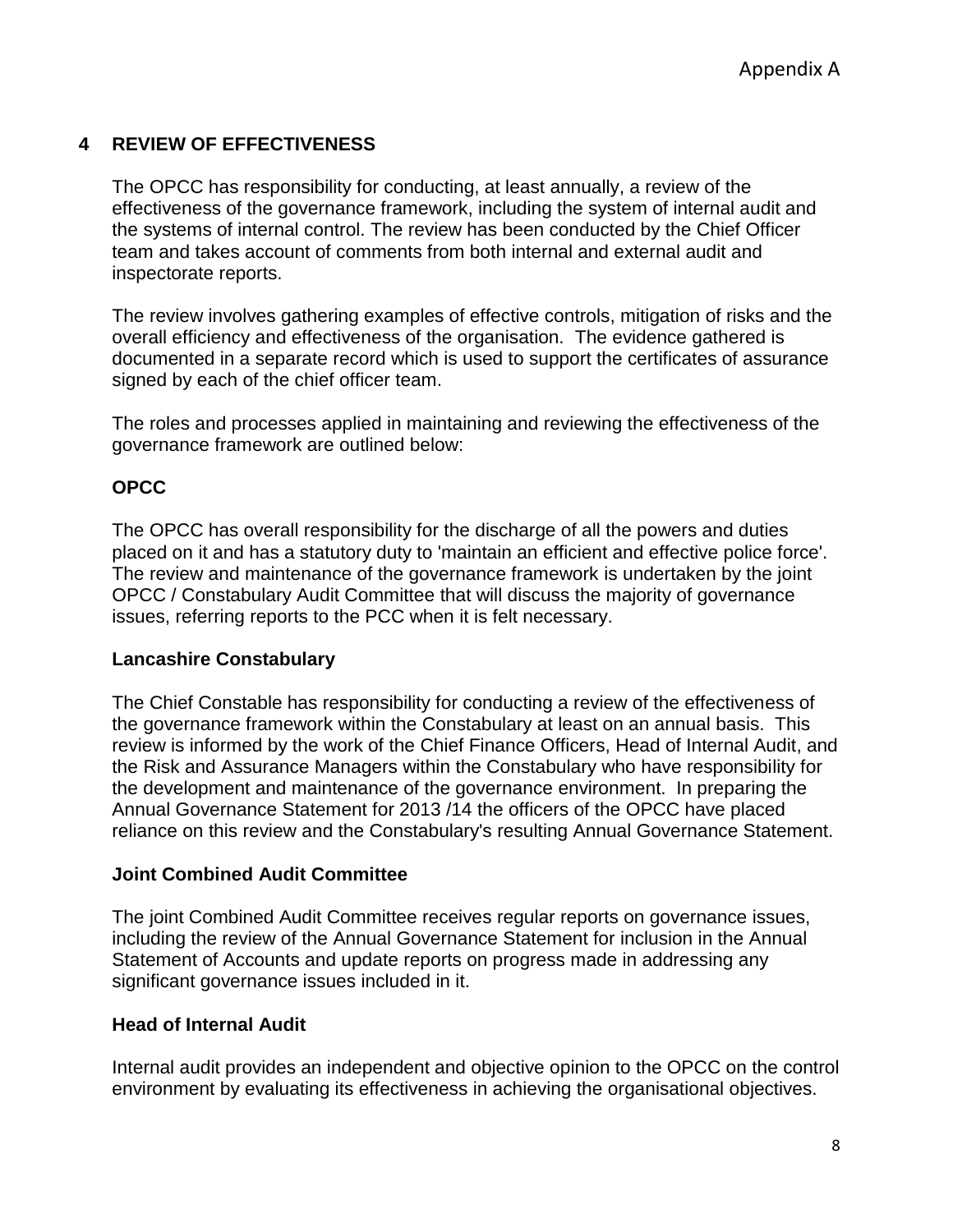It examines, evaluates and reports on the adequacy of internal control as a contribution to the proper, economic, efficient and effective use of resources. The Head of Internal Audit reports regularly to the Chief Executive and Chief Finance Officers.

Regular monitoring reports and an annual report are received from the Internal Auditors, providing the interim combined Audit Committee with an opportunity to challenge the assurances that have been obtained over the operation of key controls.

The responsibility for updating, maintaining and reviewing the systems of internal control rests with the OPCC, but it takes significant assurance from the work of internal audit. In fulfilling this responsibility, each year it receives an opinion on the overall adequacy and effectiveness of the OPCC's internal control environment, which provides details of any weaknesses particularly relevant to the preparation of the Annual Governance Statement.

In maintaining and reviewing the governance framework, the PCC's Chief Finance Officer places reliance on the work undertaken by Internal Audit and in particular the Head of Internal Audit's independent opinion on the adequacy and effectiveness of the system of internal control. For 2013/14 the Head of Internal Audit is of the opinion, that taking into account all available evidence, the OPCC and Lancashire Constabulary internal control environments are generally sound and that, based on the internal audit work undertaken during the year, they are able to give substantial assurance on the internal control environment. In their annual audit report, the Audit Manager states 'there was a generally sound system of internal control during the year, adequately designed to meet the Constabulary's and the OPCC' s objectives and controls were generally applied consistently, although we identified areas where control needs to be strengthened'.

Recommendations arising from audit reports are reviewed and action plans developed in order to address these. These are followed up throughout the year by internal audit and are reported through to the Joint Audit Committee.

## **External Audit**

External Audit are an essential element in ensuring public accountability and stewardship of public resources and the corporate governance of the OPCC's services, with their annual letter particularly providing comment on financial aspects of corporate governance, performance management and other reports.

## **Other areas for consideration:**

In addition to the above, other review / assurance mechanisms such as Her Majesty's Inspectorate of Constabulary, the Independent Police Complaints Commission who are charged with promoting the effectiveness and efficiency of policing, improving performance and sharing good practice nationally and the Health and Safety Inspectorate are also relied upon.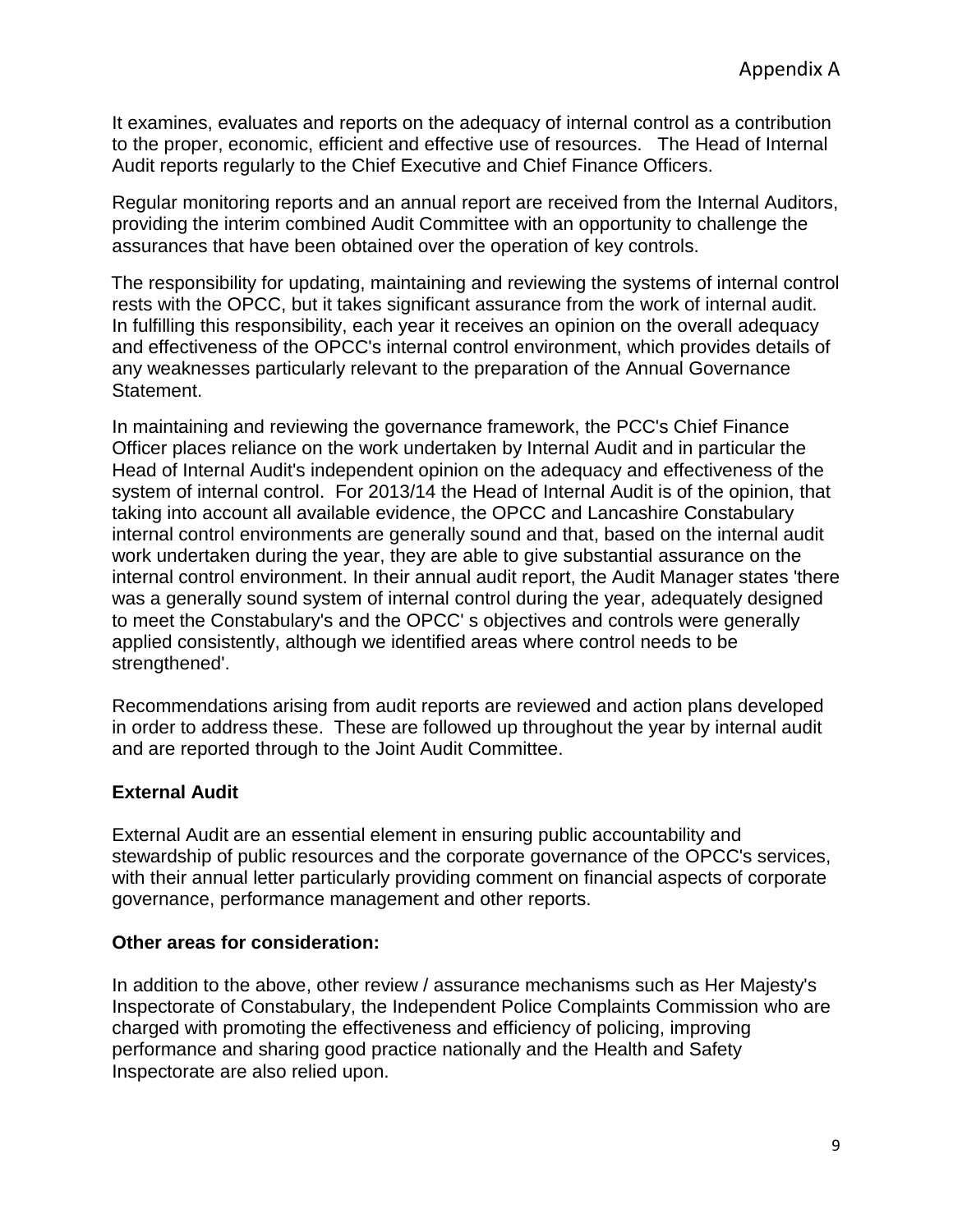The review of the effectiveness of the system of internal control is informed by the work of the Internal Auditors and the senior managers within the OPCC and the Constabulary who have responsibility for the development and maintenance of the internal control environment, and also by comments made by the external auditors and other review agencies and inspectorates in their annual audit letter and other reports.

As part of the assurance gathering process for this statement, certificates of assurance have been completed and will be signed by the OPCC's Chief Executive and Chief Finance Officer.

## **5 PROGRAMME OF IMPROVEMENT FOR GOVERNANCE ISSUES**

Key strategic risks, such as delivering an effective financial strategy, are monitored and reviewed throughout the year and form part of the Commissioner's risk register. Other emerging governance issues that will be addressed during the year are;

### Stage 2 Transfers

The Stage 2 transfer was implemented on 1 April 2014 having an impact on both staffing and governance arrangements and will also have some financial implications. There is the potential for this to generate governance and financial risks and the situation will be monitored closely in 2014/15 and any risk that might emerge will be brought to the Joint Audit Committee.

## Financial Risks

Medium term financial planning for the PCC identifies that some £20m of savings must be delivered by 2017/18. This is in addition to the £60m of savings that have been delivered in the period 2011/12 to 2014/15.

This represents a significant challenge given the scale of reductions already made and the structural changes made to the constabulary's operating model. There is therefore a risk of a negative impact on service delivery and organisational resilience. In addition, financial pressures on partners may increase the risk that they will withdraw from shared funding initiatives.

We propose over the coming year to take steps to address the above matters to enhance our governance arrangements further. We are satisfied that these steps will address the need for improvements that were identified in our review of effectiveness and will monitor their implementation and operation as part of our next annual review.

**Signed: Signed:**